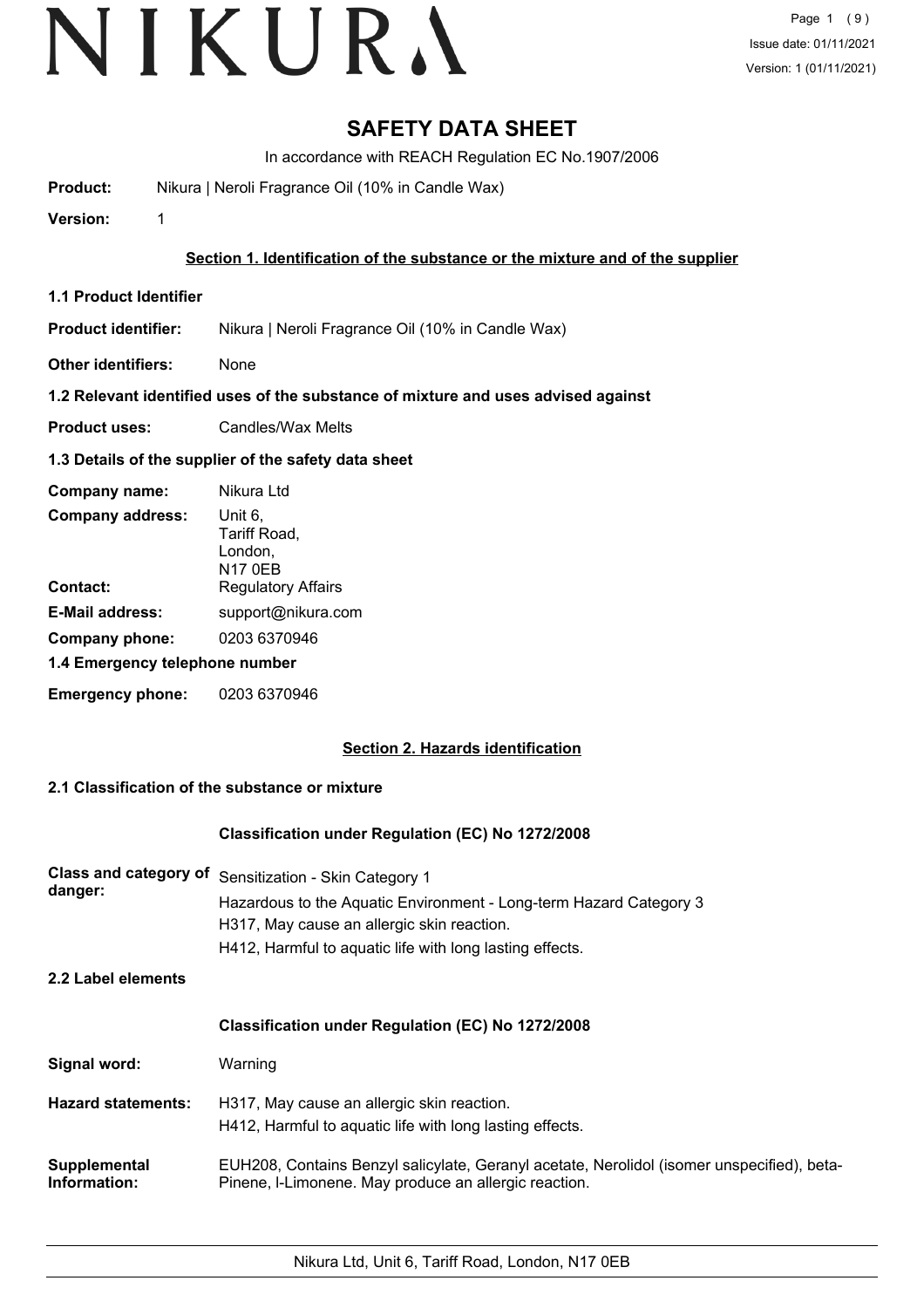## **SAFETY DATA SHEET**

In accordance with REACH Regulation EC No.1907/2006

|                                     | $\sim$ 0.000 adjice with the form togalation EQ 110.1001/2000                                                                                                                                                                                                                                                                                                                                                                                                                                                                            |
|-------------------------------------|------------------------------------------------------------------------------------------------------------------------------------------------------------------------------------------------------------------------------------------------------------------------------------------------------------------------------------------------------------------------------------------------------------------------------------------------------------------------------------------------------------------------------------------|
| <b>Product:</b>                     | Nikura   Neroli Fragrance Oil (10% in Candle Wax)                                                                                                                                                                                                                                                                                                                                                                                                                                                                                        |
| Version:                            | 1                                                                                                                                                                                                                                                                                                                                                                                                                                                                                                                                        |
| <b>Precautionary</b><br>statements: | P261, Avoid breathing vapour or dust.<br>P272, Contaminated work clothing should not be allowed out of the workplace.<br>P273, Avoid release to the environment.<br>P280, Wear protective gloves/eye protection/face protection.<br>P302/352, IF ON SKIN: Wash with plenty of soap and water.<br>P333/313, If skin irritation or rash occurs: Get medical advice/attention.<br>P363, Wash contaminated clothing before reuse.<br>P501, Dispose of contents/container to approved disposal site, in accordance with local<br>regulations. |
| Pictograms:                         |                                                                                                                                                                                                                                                                                                                                                                                                                                                                                                                                          |
| 2.3 Other hazards                   |                                                                                                                                                                                                                                                                                                                                                                                                                                                                                                                                          |
| <b>Other hazards:</b>               | None                                                                                                                                                                                                                                                                                                                                                                                                                                                                                                                                     |

### **Section 3. Composition / information on ingredients**

#### **3.2 Mixtures**

#### **Contains:**

| <b>Name</b>         | <b>CAS</b> | <b>EC</b> | <b>REACH Registration</b><br>No. | $\%$  | <b>Classification for</b><br>(CLP) 1272/2008                                                                                            |
|---------------------|------------|-----------|----------------------------------|-------|-----------------------------------------------------------------------------------------------------------------------------------------|
| ld-Limonene         | 5989-27-5  | 227-813-5 |                                  | 2.06% | Flam. Lig. 3-Skin Irrit.<br>2-Skin Sens. 1B-Asp.<br>Tox 1-Aquatic Acute 1-<br>Aquatic Chronic 3;<br>H226-H304-H315-<br>H317-H400-H412,- |
| <b>I</b> Linalool   | 78-70-6    | 201-134-4 |                                  | 1.68% | Skin Irrit. 2-Eye Irrit. 2-<br>Skin Sens. 1B;H315-<br>H317-H319.-                                                                       |
| Amyl salicylate     | 2050-08-0  | 218-080-2 |                                  | 1.67% | Acute Tox. 4-Aquatic<br>Acute 1-Aquatic<br>Chronic 1;H302-H410,-                                                                        |
| Hydroxycitronellal  | 107-75-5   | 203-518-7 |                                  | 1.67% | Eye Irrit. 2-Skin Sens.<br>1B:H317-H319.-                                                                                               |
| lp-Mentha-1,4-diene | 99-85-4    | 202-794-6 |                                  | 0.46% | Flam. Liq. 3-Repr. 2-<br>Asp. Tox 1; H226-H304-<br>H361,-                                                                               |
| Geranyl acetate     | 105-87-3   | 203-341-5 |                                  | 0.33% | Skin Irrit, 2-Skin Sens.<br>1B-Aquatic Chronic 3;<br>H315-H317-H412.-                                                                   |
| Benzyl salicylate   | 118-58-1   | 204-262-9 |                                  | 0.33% | Skin Sens. 1B-Aquatic<br> Chronic 3:H317-H412.-                                                                                         |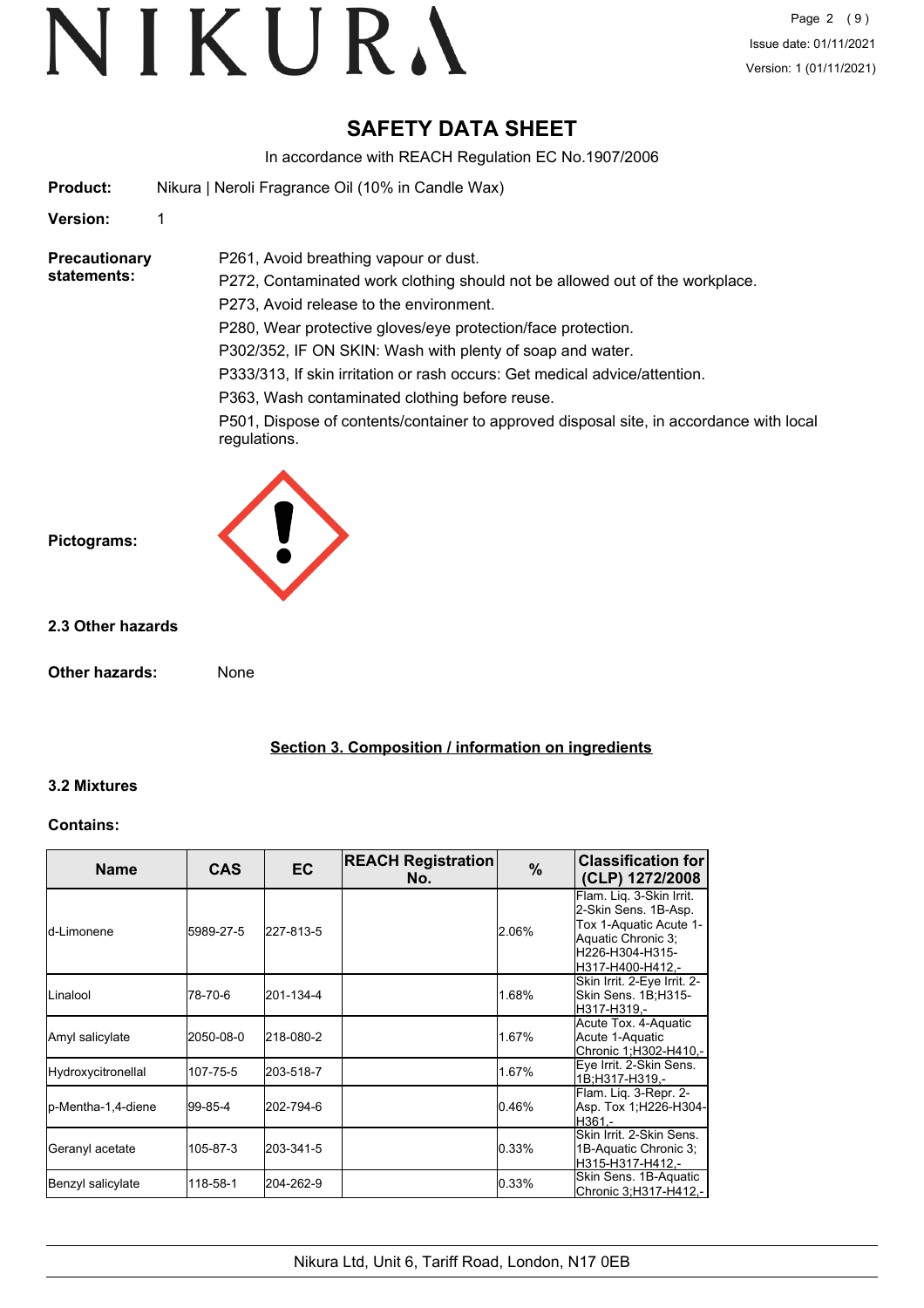# VIKURA

## **SAFETY DATA SHEET**

In accordance with REACH Regulation EC No.1907/2006

**Product:** Nikura | Neroli Fragrance Oil (10% in Candle Wax)

#### **Version:** 1

| Nerolidol (isomer<br>unspecified) | 7212-44-4 | 230-597-5 | 0.33% | Skin Sens. 1B-Aquatic<br>Acute 1-Aquatic<br> Chronic 1:H317-H410.-                                                                       |
|-----------------------------------|-----------|-----------|-------|------------------------------------------------------------------------------------------------------------------------------------------|
| II-Limonene                       | 5989-54-8 | 227-815-6 | 0.16% | Flam. Liq. 3-Skin Irrit.<br>2-Skin Sens. 1B-Asp.<br>Tox 1-Aquatic Acute 1-<br>Aquatic Chronic 3:<br>lH226-H304-H315-<br>H317-H400-H412.- |
| Ibeta-Pinene                      | 127-91-3  | 204-872-5 | 0.12% | Flam. Lig. 3-Skin Irrit.<br>2-Skin Sens. 1B-Asp.<br>Tox 1-Aquatic Acute 1-<br>Aquatic Chronic 1;<br>lH226-H304-H315-<br>IH317-H410.-     |

#### **Substances with Community workplace exposure limits:**

Not Applicable

**Substances that are persistent, bioaccumulative and toxic or very persistent and very bioaccumulative, greater than 0.1%:**

Not Applicable

#### **Section 4. First-aid measures**

#### **4.1 Description of first aid measures**

| Inhalation:           | Remove from exposure site to fresh air, keep at rest, and obtain medical attention.          |
|-----------------------|----------------------------------------------------------------------------------------------|
| Eye exposure:         | Flush immediately with water for at least 15 minutes. Contact physician if symptoms persist. |
| <b>Skin exposure:</b> | IF ON SKIN: Wash with plenty of soap and water.                                              |
| Ingestion:            | Rinse mouth with water and obtain medical attention.                                         |

#### **4.2 Most important symptoms and effects, both acute and delayed**

May cause an allergic skin reaction.

#### **4.3 Indication of any immediate medical attention and special treatment needed**

None expected, see Section 4.1 for further information.

#### **SECTION 5: Firefighting measures**

#### **5.1 Extinguishing media**

Suitable media: Carbon dioxide, Dry chemical, Foam.

#### **5.2 Special hazards arising from the substance or mixture**

In case of fire, may be liberated: Carbon monoxide, Unidentified organic compounds.

#### **5.3 Advice for fire fighters:**

In case of insufficient ventilation, wear suitable respiratory equipment.

Nikura Ltd, Unit 6, Tariff Road, London, N17 0EB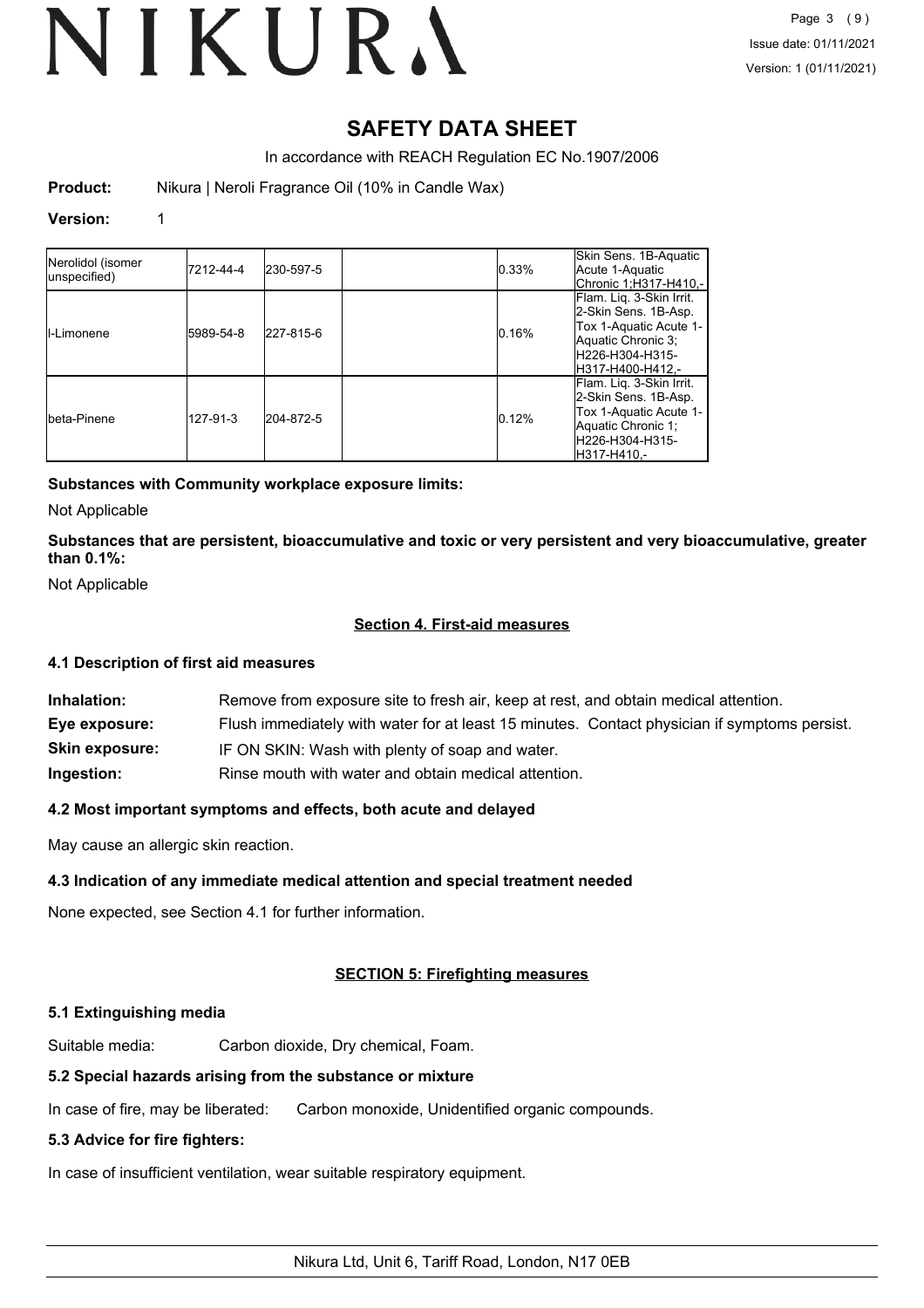# VIKURA

## **SAFETY DATA SHEET**

In accordance with REACH Regulation EC No.1907/2006

**Product:** Nikura | Neroli Fragrance Oil (10% in Candle Wax)

**Version:** 1

#### **Section 6. Accidental release measures**

#### **6.1 Personal precautions, protective equipment and emergency procedures:**

Avoid inhalation. Avoid contact with skin and eyes. See protective measures under Section 7 and 8.

#### **6.2 Environmental precautions:**

Keep away from drains, surface and ground water, and soil.

#### **6.3 Methods and material for containment and cleaning up:**

Remove ignition sources. Provide adequate ventilation. Avoid excessive inhalation of vapours. Contain spillage immediately by use of sand or inert powder. Dispose of according to local regulations.

#### **6.4 Reference to other sections:**

Also refer to sections 8 and 13.

#### **Section 7. Handling and storage**

#### **7.1 Precautions for safe handling:**

Keep away from heat, sparks, open flames and hot surfaces. - No smoking. Use personal protective equipment as required. Use in accordance with good manufacturing and industrial hygiene practices. Use in areas with adequate ventilation Do not eat, drink or smoke when using this product.

#### **7.2 Conditions for safe storage, including any incompatibilities:**

Store in a well-ventilated place. Keep container tightly closed. Keep cool. Ground/bond container and receiving equipment. Use explosion-proof electrical, ventilating and lighting equipment. Use only non-sparking tools. Take precautionary measures against static discharge.

#### **7.3 Specific end use(s):**

Candles/Wax Melts: Use in accordance with good manufacturing and industrial hygiene practices.

#### **Section 8. Exposure controls/personal protection**

#### **8.1 Control parameters**

Workplace exposure limits: Not Applicable

#### **8.2 Exposure Controls**

#### **Eye / Skin Protection**

Wear protective gloves/eye protection/face protection

#### **Respiratory Protection**

Under normal conditions of use and where adequate ventilation is available to prevent build up of excessive vapour, this material should not require special engineering controls. However, in conditions of high or prolonged use, or high temperature or other conditions which increase exposure, the following engineering controls can be used to minimise exposure to personnel: a) Increase ventilation of the area with local exhaust ventilation. b) Personnel can use an approved, appropriately fitted respirator with organic vapour cartridge or canisters and particulate filters. c) Use closed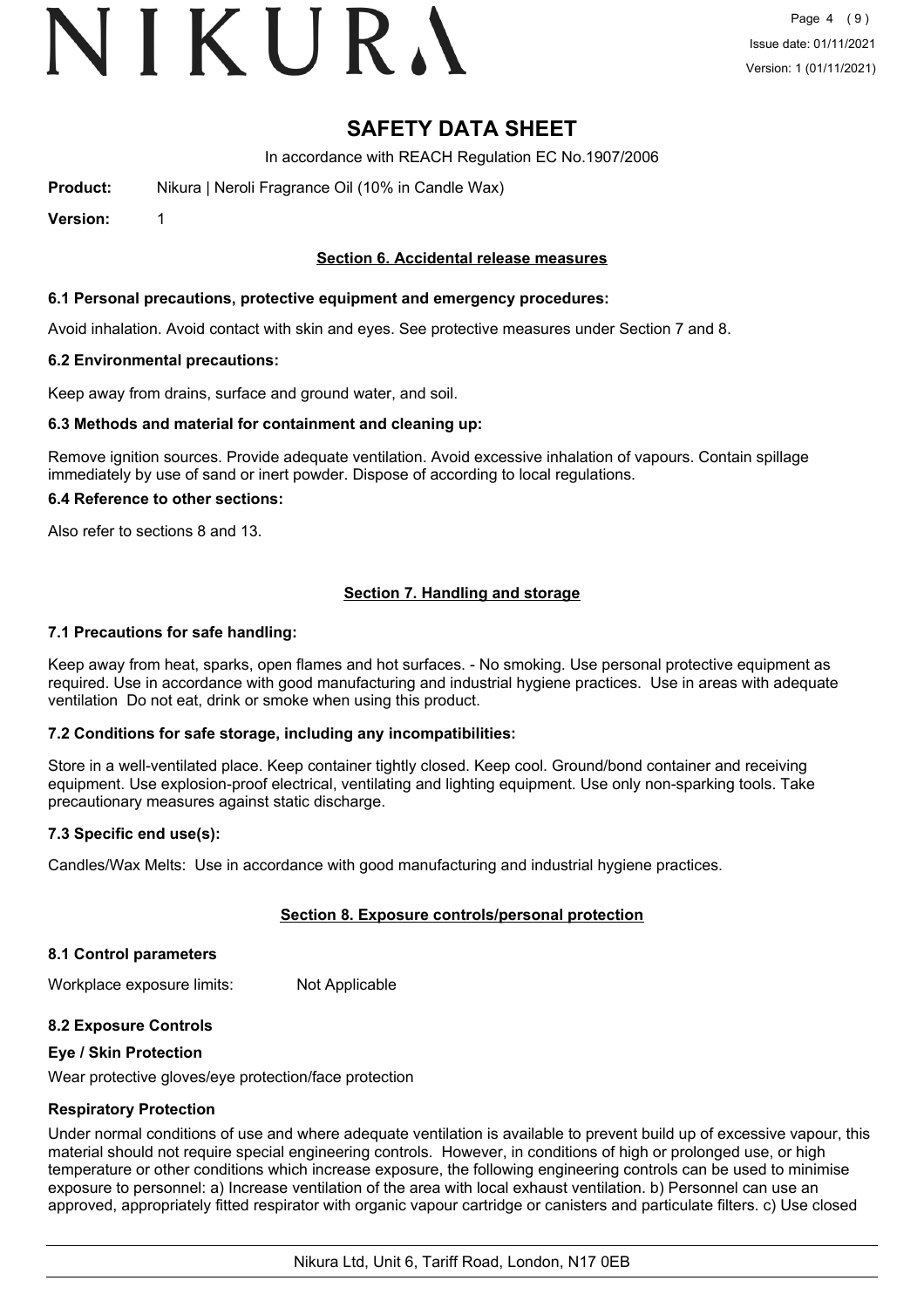## **SAFETY DATA SHEET**

In accordance with REACH Regulation EC No.1907/2006

**Product:** Nikura | Neroli Fragrance Oil (10% in Candle Wax)

**Version:** 1

systems for transferring and processing this material.

Also refer to Sections 2 and 7.

#### **Section 9. Physical and chemical properties**

#### **9.1 Information on basic physical and chemical properties**

| Appearance:                                   | Not determined                               |
|-----------------------------------------------|----------------------------------------------|
| Odour:                                        | Not determined                               |
| <b>Odour threshold:</b>                       | Not determined                               |
| pH:                                           | Not determined                               |
| Melting point / freezing point:               | Not determined                               |
| Initial boiling point / range:                | Not determined                               |
| <b>Flash point:</b>                           | > 200 °C                                     |
| <b>Evaporation rate:</b>                      | Not determined                               |
| Flammability (solid, gas):                    | Not determined                               |
| Upper/lower flammability or explosive limits: | Product does not present an explosion hazard |
| Vapour pressure:                              | Not determined                               |
| Vapour density:                               | Not determined                               |
| <b>Relative density:</b>                      | Not determined                               |
| Solubility(ies):                              | Not determined                               |
| Partition coefficient: n-octanol/water:       | Not determined                               |
| Auto-ignition temperature:                    | Not determined                               |
| <b>Decomposition temperature:</b>             | Not determined                               |
| <b>Viscosity:</b>                             | Not determined                               |
| <b>Explosive properties:</b>                  | Not expected                                 |
| <b>Oxidising properties:</b>                  | Not expected                                 |
| 9.2 Other information:                        | None available                               |

#### **Section 10. Stability and reactivity**

#### **10.1 Reactivity:**

Presents no significant reactivity hazard, by itself or in contact with water.

### **10.2 Chemical stability:**

Good stability under normal storage conditions.

### **10.3 Possibility of hazardous reactions:**

Not expected under normal conditions of use.

### **10.4 Conditions to avoid:**

Avoid extreme heat.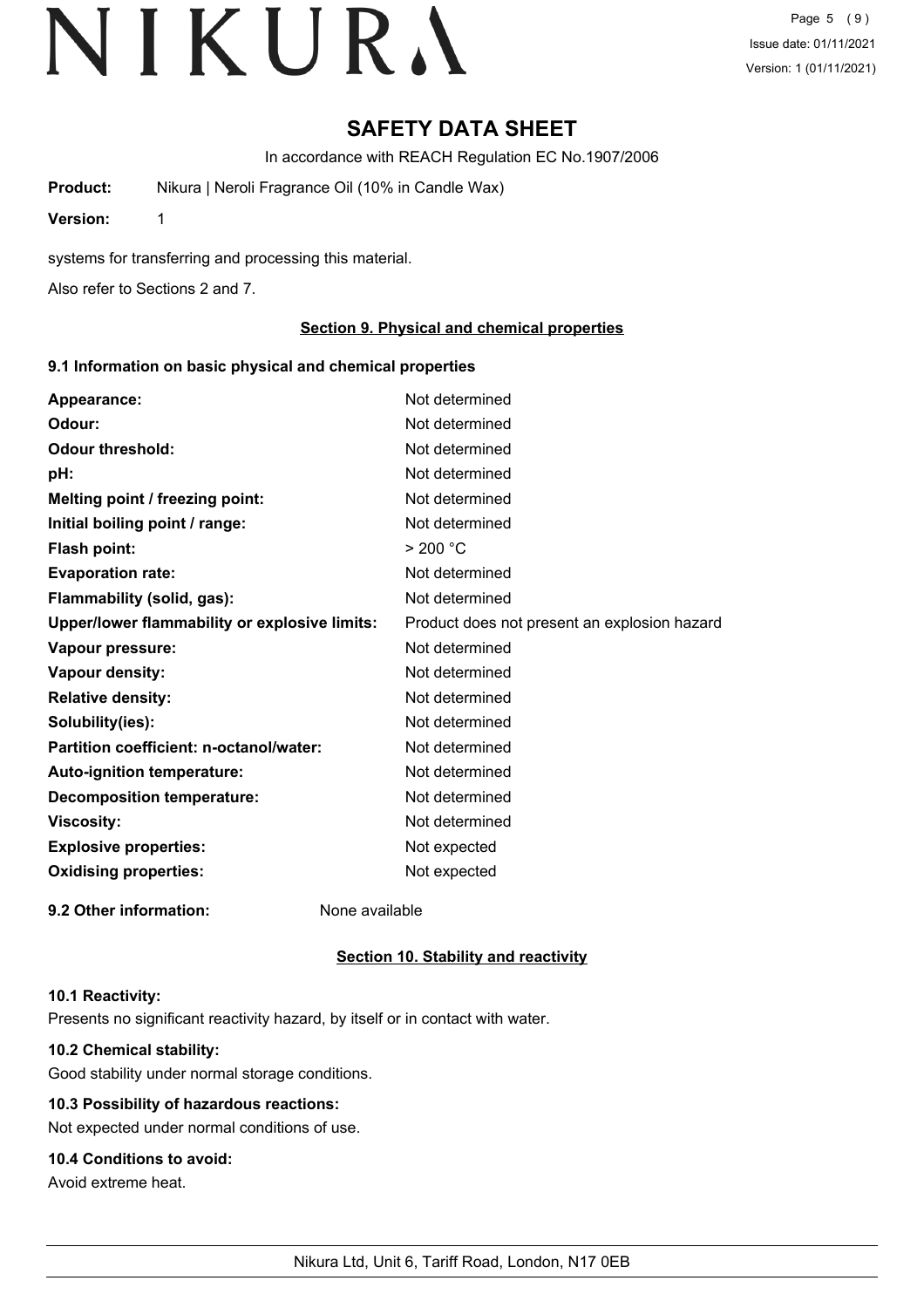## **SAFETY DATA SHEET**

In accordance with REACH Regulation EC No.1907/2006

**Product:** Nikura | Neroli Fragrance Oil (10% in Candle Wax)

**Version:** 1

#### **10.5 Incompatible materials:**

Avoid contact with strong acids, alkalis or oxidising agents.

#### **10.6 Hazardous decomposition products:**

Not expected.

#### **Section 11. Toxicological information**

#### **11.1 Information on toxicological effects**

This mixture has not been tested as a whole for health effects. The health effects have been calculated using the methods outlined in Regulation (EC) No 1272/2008 (CLP).

| <b>Acute Toxicity:</b>                    | Based on available data the classification criteria are not met. |
|-------------------------------------------|------------------------------------------------------------------|
| <b>Acute Toxicity Oral</b>                | >5000                                                            |
| <b>Acute Toxicity Dermal</b>              | Not Applicable                                                   |
| <b>Acute Toxicity Inhalation</b>          | Not Available                                                    |
| <b>Skin corrosion/irritation:</b>         | Based on available data the classification criteria are not met. |
| Serious eye damage/irritation:            | Based on available data the classification criteria are not met. |
| <b>Respiratory or skin sensitisation:</b> | Sensitization - Skin Category 1                                  |
| Germ cell mutagenicity:                   | Based on available data the classification criteria are not met. |
| <b>Carcinogenicity:</b>                   | Based on available data the classification criteria are not met. |
| <b>Reproductive toxicity:</b>             | Based on available data the classification criteria are not met. |
| <b>STOT-single exposure:</b>              | Based on available data the classification criteria are not met. |
| <b>STOT-repeated exposure:</b>            | Based on available data the classification criteria are not met. |
| <b>Aspiration hazard:</b>                 | Based on available data the classification criteria are not met. |

#### **Information about hazardous ingredients in the mixture**

| Ingredient             | <b>CAS</b> | EC                | LD50/ATE Oral | LD50/ATE<br><b>Dermal</b> | LC50/ATE<br><b>Inhalation</b> | <b>LC50</b><br>Route     |
|------------------------|------------|-------------------|---------------|---------------------------|-------------------------------|--------------------------|
| <b>Amyl</b> salicylate | 2050-08-0  | $ 218 - 080 - 2 $ | 2000          | Not available             | Not available                 | <b>Not</b><br>lavailable |

Refer to Sections 2 and 3 for additional information.

### **Section 12. Ecological information**

### **12.1 Toxicity:**

| Harmful to aquatic life with long lasting effects.           |               |
|--------------------------------------------------------------|---------------|
| 12.2 Persistence and degradability:                          | Not available |
| 12.3 Bioaccumulative potential:                              | Not available |
| 12.4 Mobility in soil:                                       | Not available |
| 12.5 Results of PBT and vPvB assessment:                     |               |
| This substance does not meet the PBT/vPvB criteria of REACH, |               |
| 12.6 Other adverse effects:                                  | Not available |
|                                                              |               |

annex XIII.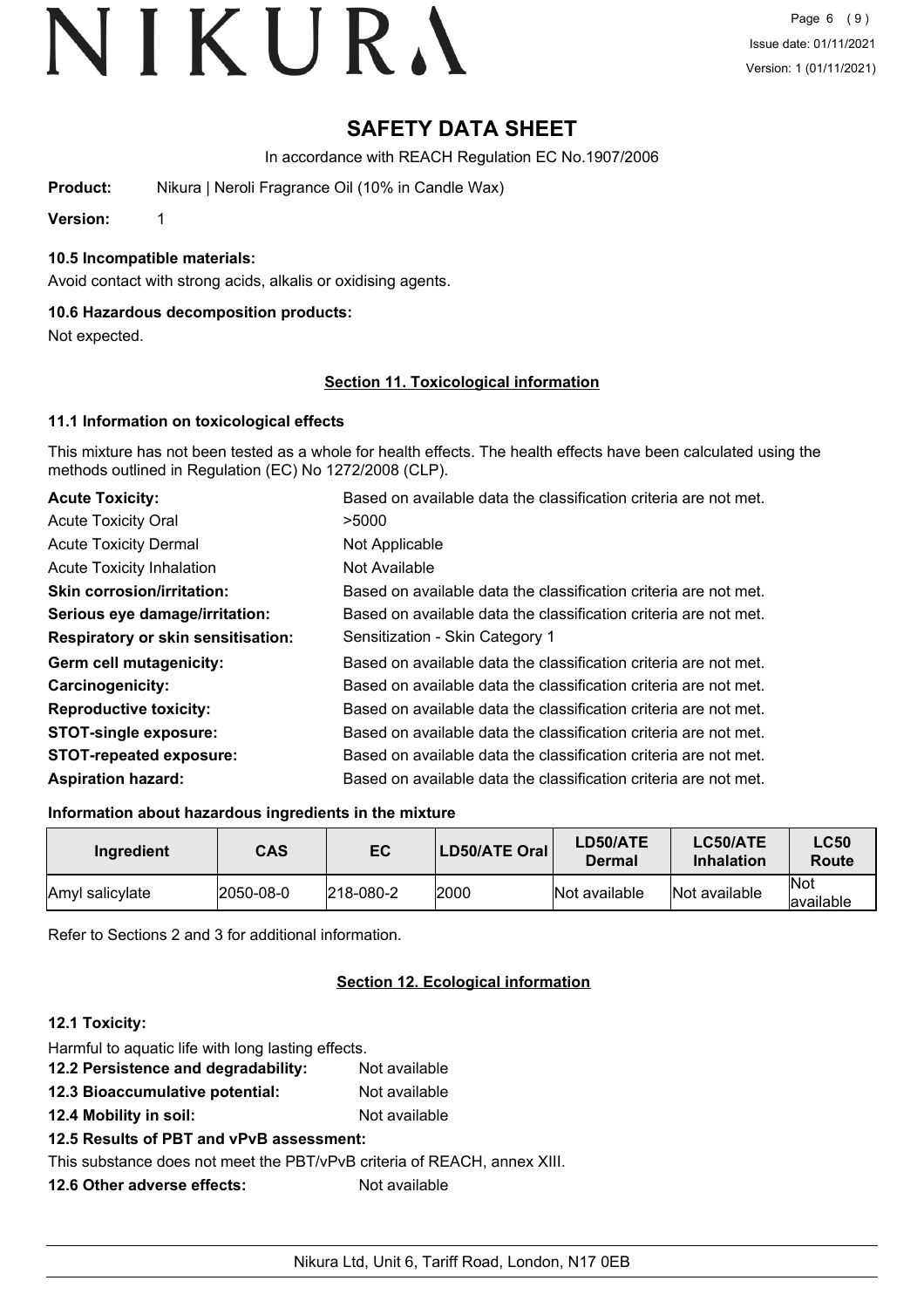## **SAFETY DATA SHEET**

In accordance with REACH Regulation EC No.1907/2006

| Product: |  | Nikura   Neroli Fragrance Oil (10% in Candle Wax) |  |  |
|----------|--|---------------------------------------------------|--|--|
|----------|--|---------------------------------------------------|--|--|

**Version:** 1

#### **Section 13. Disposal considerations**

#### **13.1 Waste treatment methods:**

Dispose of in accordance with local regulations. Avoid disposing into drainage systems and into the environment. Empty containers should be taken to an approved waste handling site for recycling or disposal.

#### **Section 14. Transport information**

| 14.1 UN number:                                                               | Not classified                              |  |
|-------------------------------------------------------------------------------|---------------------------------------------|--|
| 14.2 UN Proper Shipping Name:                                                 | -                                           |  |
| 14.3 Transport hazard class(es):                                              | Not classified                              |  |
| <b>Sub Risk:</b>                                                              | Not classified                              |  |
| 14.4. Packing Group:                                                          | Not classified                              |  |
| <b>14.5 Environmental hazards:</b>                                            | Not environmentally hazardous for transport |  |
| 14.6 Special precautions for user:                                            | None additional                             |  |
| 14.7 Transport in bulk according to Annex II of MARPOL73/78 and the IBC Code: |                                             |  |

Not classified

#### **Section 15. Regulatory information**

### **15.1 Safety, health and environmental regulations/legislation specific for the substance or mixture** None additional

#### **15.2 Chemical Safety Assessment**

A Chemical Safety Assessment has not been carried out for this product.

|                                 | Section 16. Other information |
|---------------------------------|-------------------------------|
| <b>Concentration % Limits:</b>  | EH C3=11.66% SS 1=48.47%      |
| <b>Total Fractional Values:</b> | EH C3=8.58 SS 1=2.06          |
| Key to revisions:               |                               |

Not applicable

#### **Key to abbreviations:**

| <b>Abbreviation</b> | <b>Meaning</b>                                                     |
|---------------------|--------------------------------------------------------------------|
| Acute Tox, 4        | Acute Toxicity - Oral Category 4                                   |
| Aquatic Acute 1     | Hazardous to the Aquatic Environment - Acute Hazard Category 1     |
| Aquatic Chronic 1   | Hazardous to the Aquatic Environment - Long-term Hazard Category 1 |
| Aquatic Chronic 3   | Hazardous to the Aquatic Environment - Long-term Hazard Category 3 |
| Asp. Tox 1          | Aspiration Hazard Category 1                                       |
| Eye Irrit. 2        | Eye Damage / Irritation Category 2                                 |
| Flam. Liq. 3        | Flammable Liquid, Hazard Category 3                                |
| H226                | Flammable liquid and vapour.                                       |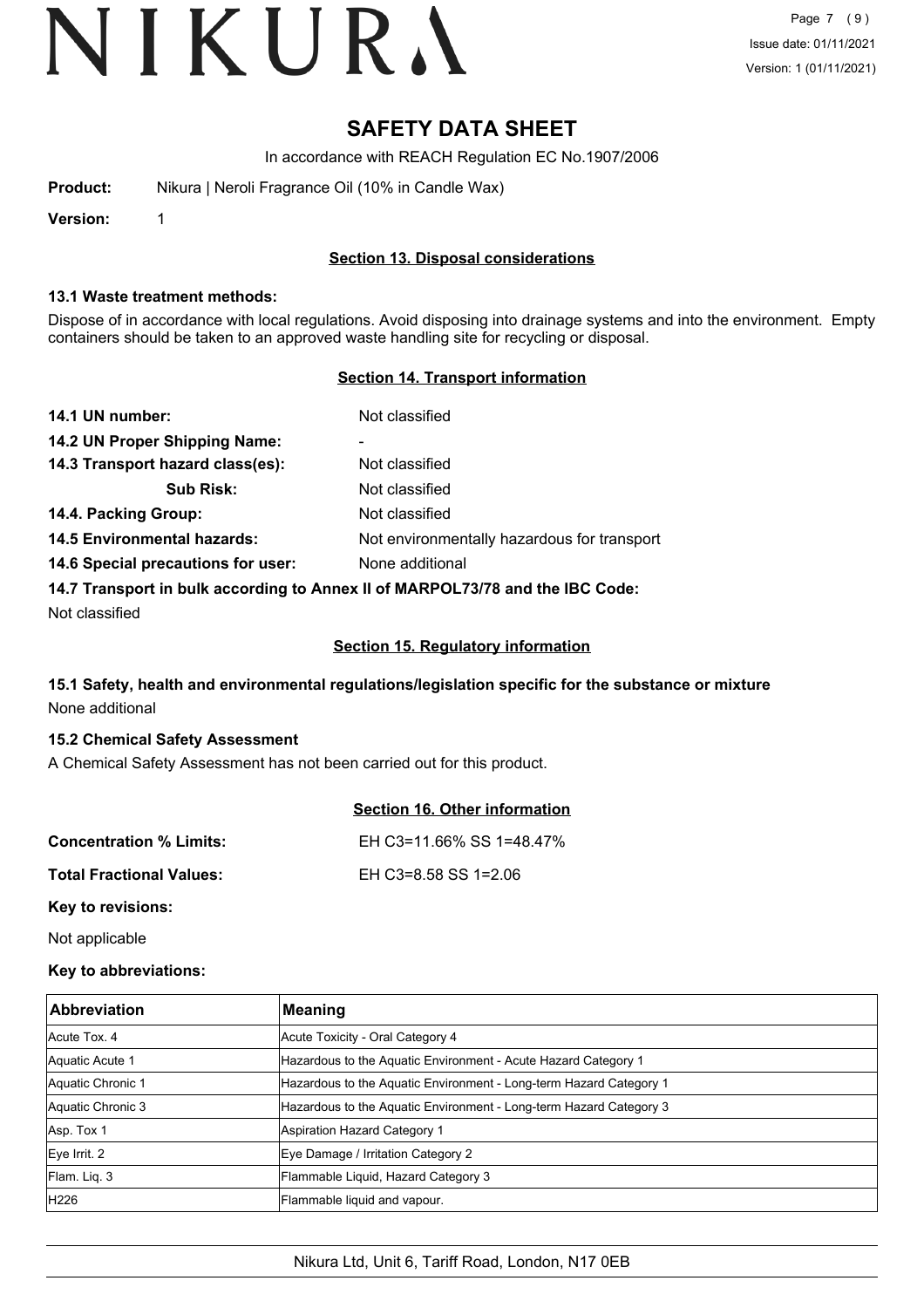## **SAFETY DATA SHEET**

In accordance with REACH Regulation EC No.1907/2006

**Product:** Nikura | Neroli Fragrance Oil (10% in Candle Wax)

#### **Version:** 1

| H302             | Harmful if swallowed.                                                                                                              |
|------------------|------------------------------------------------------------------------------------------------------------------------------------|
| H304             | May be fatal if swallowed and enters airways.                                                                                      |
| H315             | Causes skin irritation.                                                                                                            |
| H317             | May cause an allergic skin reaction.                                                                                               |
| H319             | Causes serious eye irritation.                                                                                                     |
| H361             | Suspected of damaging fertility or the unborn child (exposure route).                                                              |
| H400             | Very toxic to aquatic life.                                                                                                        |
| H410             | Very toxic to aquatic life with long lasting effects.                                                                              |
| H412             | Harmful to aquatic life with long lasting effects.                                                                                 |
| P202             | Do not handle until all safety precautions have been read and understood.                                                          |
| P210             | Keep away from heat, sparks, open flames and hot surfaces. - No smoking.                                                           |
| P233             | Keep container tightly closed.                                                                                                     |
| P240             | Ground/bond container and receiving equipment.                                                                                     |
| P241             | Use explosion-proof electrical, ventilating and lighting equipment.                                                                |
| P242             | Use only non-sparking tools.                                                                                                       |
| P243             | Take precautionary measures against static discharge.                                                                              |
| P261             | Avoid breathing vapour or dust.                                                                                                    |
| P <sub>264</sub> | Wash hands and other contacted skin thoroughly after handling.                                                                     |
| P270             | Do not eat, drink or smoke when using this product.                                                                                |
| P272             | Contaminated work clothing should not be allowed out of the workplace.                                                             |
| P273             | Avoid release to the environment.                                                                                                  |
| P280             | Wear protective gloves/eye protection/face protection.                                                                             |
| P301/310         | IF SWALLOWED: Immediately call a POISON CENTER or doctor/physician.                                                                |
| P301/312         | IF SWALLOWED: call a POISON CENTER or doctor/physician if you feel unwell.                                                         |
| P302/352         | IF ON SKIN: Wash with plenty of soap and water.                                                                                    |
| P303/361/353     | IF ON SKIN (or hair): Remove/take off immediately all contaminated clothing. Rinse skin with water/shower.                         |
| P305/351/338     | IF IN EYES: Rinse cautiously with water for several minutes. Remove contact lenses, if present and easy to<br>do. Continue rinsing |
| P308/313         | IF exposed or concerned: Get medical advice/attention.                                                                             |
| P330             | Rinse mouth.                                                                                                                       |
| P331             | Do not induce vomiting                                                                                                             |
| P333/313         | If skin irritation or rash occurs: Get medical advice/attention.                                                                   |
| P337/313         | If eye irritation persists: Get medical advice/attention.                                                                          |
| P362             | Take off contaminated clothing and wash before reuse.                                                                              |
| P363             | Wash contaminated clothing before reuse.                                                                                           |
| P370/378         | In case of fire: Use carbon dioxide, dry chemical, foam for extinction.                                                            |
| P391             | Collect spillage.                                                                                                                  |
| P403/235         | Store in a well-ventilated place. Keep cool.                                                                                       |
| P405             | Store locked up.                                                                                                                   |
| P501             | Dispose of contents/container to approved disposal site, in accordance with local regulations.                                     |
| Repr. 2          | Toxic to Reproduction Category 2                                                                                                   |
| Skin Irrit. 2    | Skin Corrosion / Irritation Category 2                                                                                             |